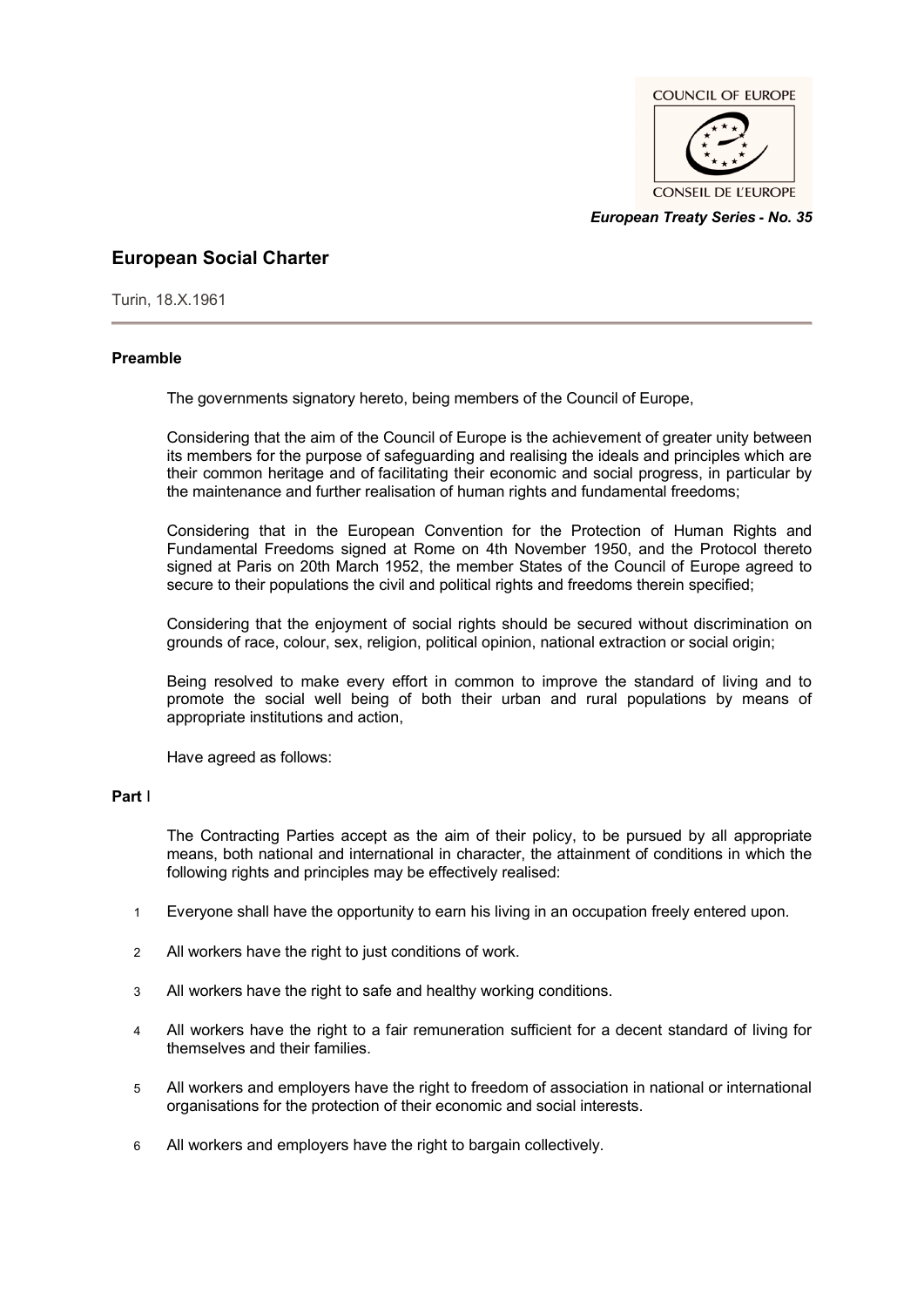- 7 Children and young persons have the right to a special protection against the physical and moral hazards to which they are exposed.
- 8 Employed women, in case of maternity, and other employed women as appropriate, have the right to a special protection in their work.
- 9 Everyone has the right to appropriate facilities for vocational guidance with a view to helping him choose an occupation suited to his personal aptitude and interests.
- 10 Everyone has the right to appropriate facilities for vocational training.
- 11 Everyone has the right to benefit from any measures enabling him to enjoy the highest possible standard of health attainable.
- 12 All workers and their dependents have the right to social security.
- 13 Anyone without adequate resources has the right to social and medical assistance.
- 14 Everyone has the right to benefit from social welfare services.
- 15 Disabled persons have the right to vocational training, rehabilitation and resettlement, whatever the origin and nature of their disability.
- 16 The family as a fundamental unit of society has the right to appropriate social, legal and economic protection to ensure its full development.
- 17 Mothers and children, irrespective of marital status and family relations, have the right to appropriate social and economic protection.
- 18 The nationals of any one of the Contracting Parties have the right to engage in any gainful occupation in the territory of any one of the others on a footing of equality with the nationals of the latter, subject to restrictions based on cogent economic or social reasons.
- 19 Migrant workers who are nationals of a Contracting Party and their families have the right to protection and assistance in the territory of any other Contracting Party.

#### **Part II**

The Contracting Parties undertake, as provided for in Part III, to consider themselves bound by the obligations laid down in the following articles and paragraphs.

## **Article 1 – The right to work**

With a view to ensuring the effective exercise of the right to work, the Contracting Parties undertake:

- 1 to accept as one of their primary aims and responsibilities the achievement and maintenance of as high and stable a level of employment as possible, with a view to the attainment of full employment;
- 2 to protect effectively the right of the worker to earn his living in an occupation freely entered upon;
- 3 to establish or maintain free employment services for all workers;
- 4 to provide or promote appropriate vocational guidance, training and rehabilitation.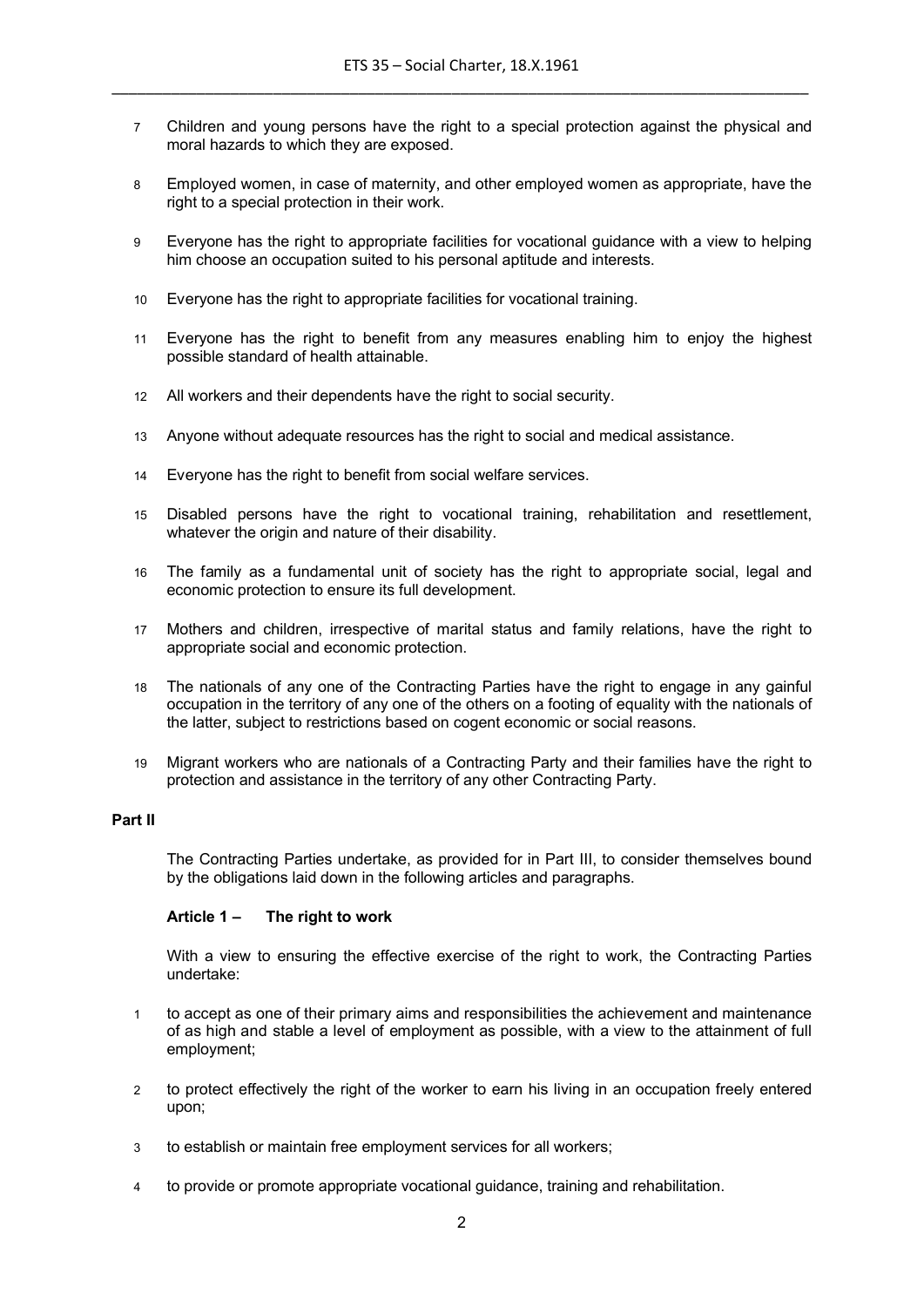## **Article 2 – The right to just conditions of work**

With a view to ensuring the effective exercise of the right to just conditions of work, the Contracting Parties undertake:

- 1 to provide for reasonable daily and weekly working hours, the working week to be progressively reduced to the extent that the increase of productivity and other relevant factors permit;
- 2 to provide for public holidays with pay;
- 3 to provide for a minimum of two weeks annual holiday with pay;
- 4 to provide for additional paid holidays or reduced working hours for workers engaged in dangerous or unhealthy occupations as prescribed;
- 5 to ensure a weekly rest period which shall, as far as possible, coincide with the day recognised by tradition or custom in the country or region concerned as a day of rest.

## **Article 3 – The right to safe and healthy working conditions**

With a view to ensuring the effective exercise of the right to safe and healthy working conditions, the Contracting Parties undertake:

- 1 to issue safety and health regulations;
- 2 to provide for the enforcement of such regulations by measures of supervision;
- 3 to consult, as appropriate, employers' and workers' organisations on measures intended to improve industrial safety and health.

## **Article 4 – The right to a fair remuneration**

With a view to ensuring the effective exercise of the right to a fair remuneration, the Contracting Parties undertake:

- 1 to recognise the right of workers to a remuneration such as will give them and their families a decent standard of living;
- 2 to recognise the right of workers to an increased rate of remuneration for overtime work, subject to exceptions in particular cases;
- 3 to recognise the right of men and women workers to equal pay for work of equal value;
- 4 to recognise the right of all workers to a reasonable period of notice for termination of employment;
- 5 to permit deductions from wages only under conditions and to the extent prescribed by national laws or regulations or fixed by collective agreements or arbitration awards.

The exercise of these rights shall be achieved by freely concluded collective agreements, by statutory wage fixing machinery, or by other means appropriate to national conditions.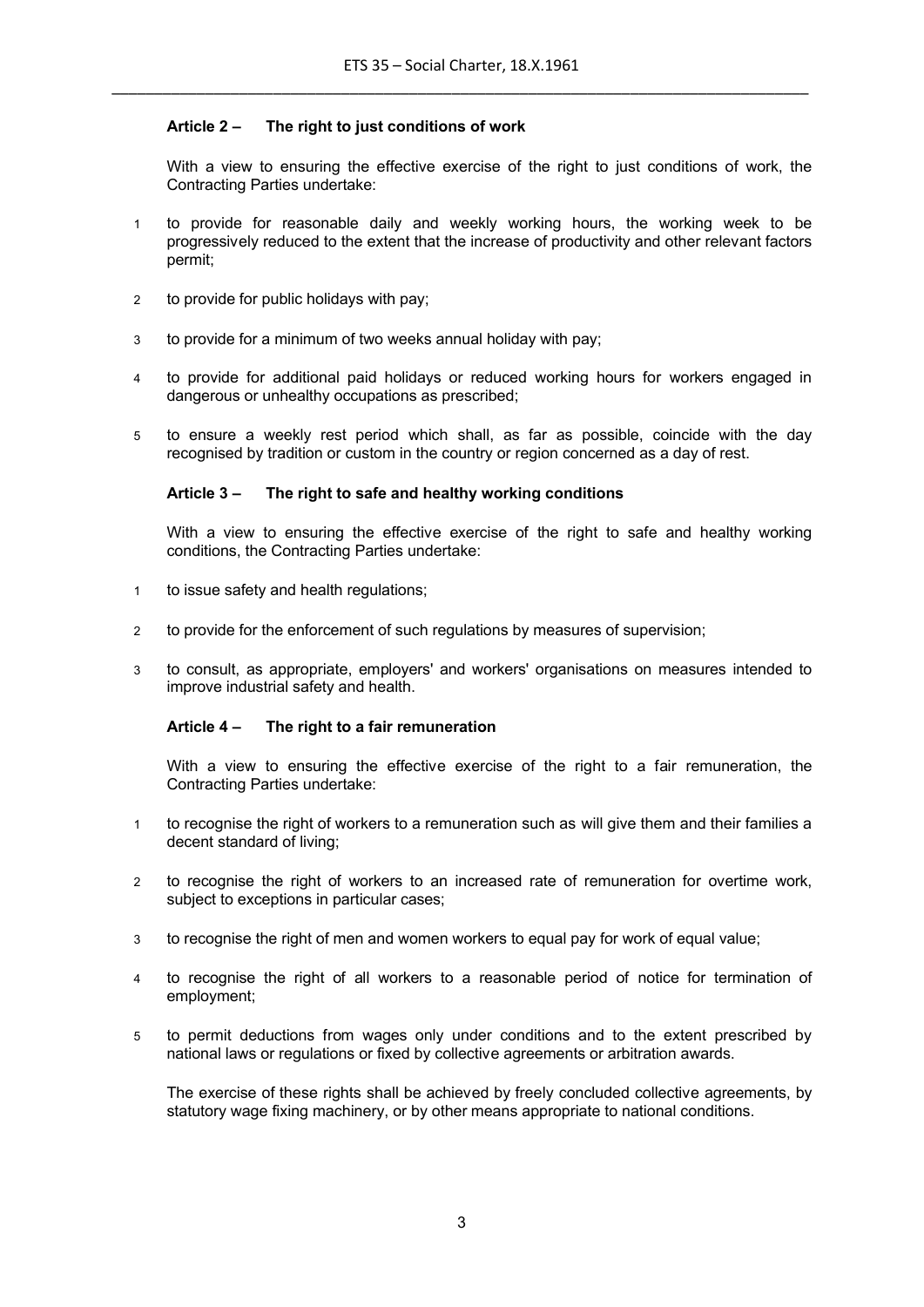## **Article 5 – The right to organise**

With a view to ensuring or promoting the freedom of workers and employers to form local, national or international organisations for the protection of their economic and social interests and to join those organisations, the Contracting Parties undertake that national law shall not be such as to impair, nor shall it be so applied as to impair, this freedom. The extent to which the guarantees provided for in this article shall apply to the police shall be determined by national laws or regulations. The principle governing the application to the members of the armed forces of these guarantees and the extent to which they shall apply to persons in this category shall equally be determined by national laws or regulations.

### **Article 6 – The right to bargain collectively**

With a view to ensuring the effective exercise of the right to bargain collectively, the Contracting Parties undertake:

- 1 to promote joint consultation between workers and employers;
- 2 to promote, where necessary and appropriate, machinery for voluntary negotiations between employers or employers' organisations and workers' organisations, with a view to the regulation of terms and conditions of employment by means of collective agreements;
- 3 to promote the establishment and use of appropriate machinery for conciliation and voluntary arbitration for the settlement of labour disputes;

and recognise:

4 the right of workers and employers to collective action in cases of conflicts of interest, including the right to strike, subject to obligations that might arise out of collective agreements previously entered into.

#### **Article 7 – The right of children and young persons to protection**

With a view to ensuring the effective exercise of the right of children and young persons to protection, the Contracting Parties undertake:

- 1 to provide that the minimum age of admission to employment shall be 15 years, subject to exceptions for children employed in prescribed light work without harm to their health, morals or education;
- 2 to provide that a higher minimum age of admission to employment shall be fixed with respect to prescribed occupations regarded as dangerous or unhealthy;
- 3 to provide that persons who are still subject to compulsory education shall not be employed in such work as would deprive them of the full benefit of their education;
- 4 to provide that the working hours of persons under 16 years of age shall be limited in accordance with the needs of their development, and particularly with their need for vocational training;
- 5 to recognise the right of young workers and apprentices to a fair wage or other appropriate allowances;
- 6 to provide that the time spent by young persons in vocational training during the normal working hours with the consent of the employer shall be treated as forming part of the working day;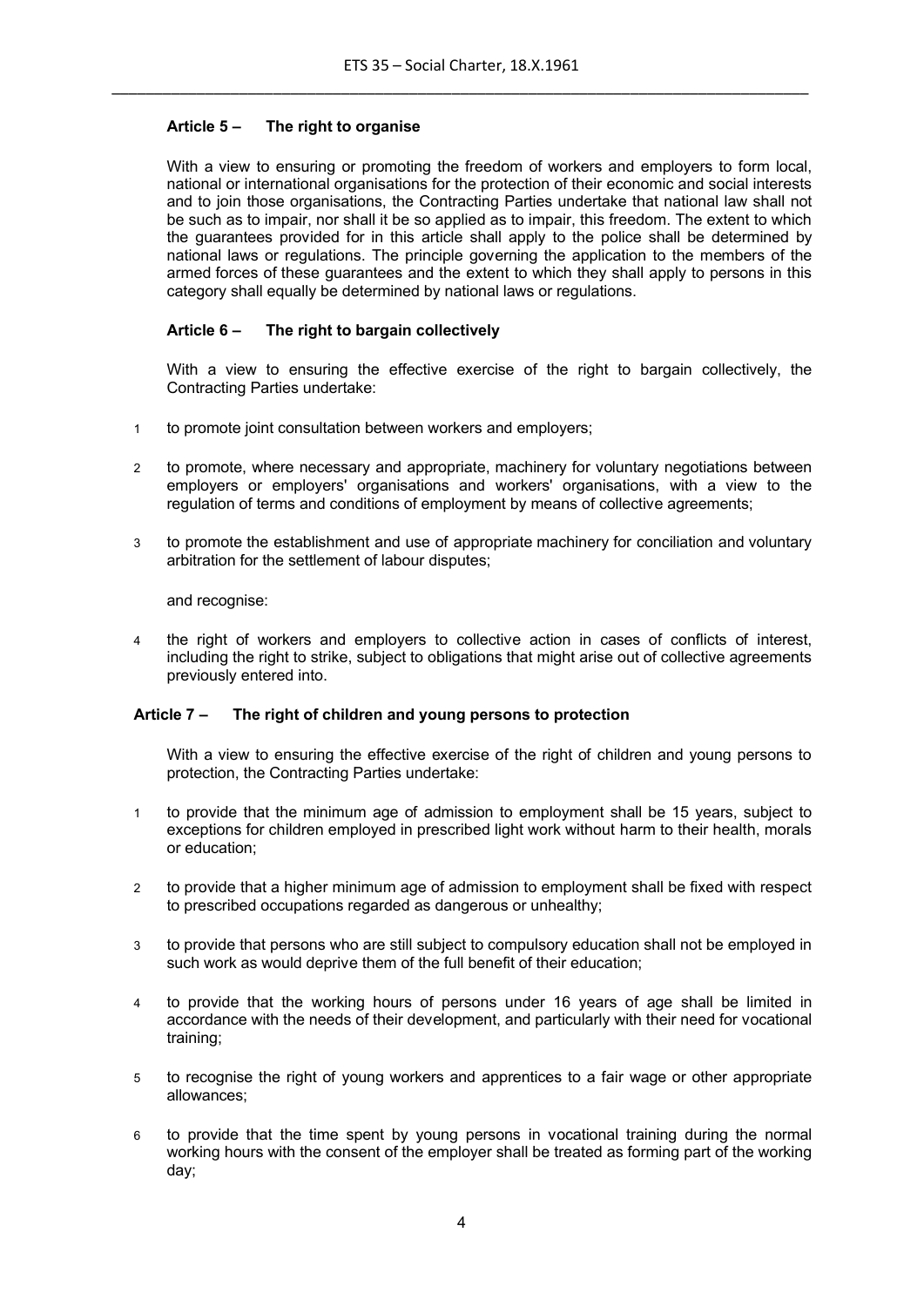- 7 to provide that employed persons of under 18 years of age shall be entitled to not less than three weeks' annual holiday with pay;
- 8 to provide that persons under 18 years of age shall not be employed in night work with the exception of certain occupations provided for by national laws or regulations;
- 9 to provide that persons under 18 years of age employed in occupations prescribed by national laws or regulations shall be subject to regular medical control;
- 10 to ensure special protection against physical and moral dangers to which children and young persons are exposed, and particularly against those resulting directly or indirectly from their work.

# **Article 8 – The right of employed women to protection**

With a view to ensuring the effective exercise of the right of employed women to protection, the Contracting Parties undertake:

- 1 to provide either by paid leave, by adequate social security benefits or by benefits from public funds for women to take leave before and after childbirth up to a total of at least 12 weeks;
- 2 to consider it as unlawful for an employer to give a woman notice of dismissal during her absence on maternity leave or to give her notice of dismissal at such a time that the notice would expire during such absence;
- 3 to provide that mothers who are nursing their infants shall be entitled to sufficient time off for this purpose;
- 4 a to regulate the employment of women workers on night work in industrial employment;
	- b to prohibit the employment of women workers in underground mining, and, as appropriate, on all other work which is unsuitable for them by reason of its dangerous, unhealthy, or arduous nature.

## **Article 9 – The right to vocational guidance**

With a view to ensuring the effective exercise of the right to vocational guidance, the Contracting Parties undertake to provide or promote, as necessary, a service which will assist all persons, including the handicapped, to solve problems related to occupational choice and progress, with due regard to the individual's characteristics and their relation to occupational opportunity: this assistance should be available free of charge, both to young persons, including school children, and to adults.

## **Article 10 – The right to vocational training**

With a view to ensuring the effective exercise of the right to vocational training, the Contracting Parties undertake:

- 1 to provide or promote, as necessary, the technical and vocational training of all persons, including the handicapped, in consultation with employers' and workers' organisations, and to grant facilities for access to higher technical and university education, based solely on individual aptitude;
- 2 to provide or promote a system of apprenticeship and other systematic arrangements for training young boys and girls in their various employments;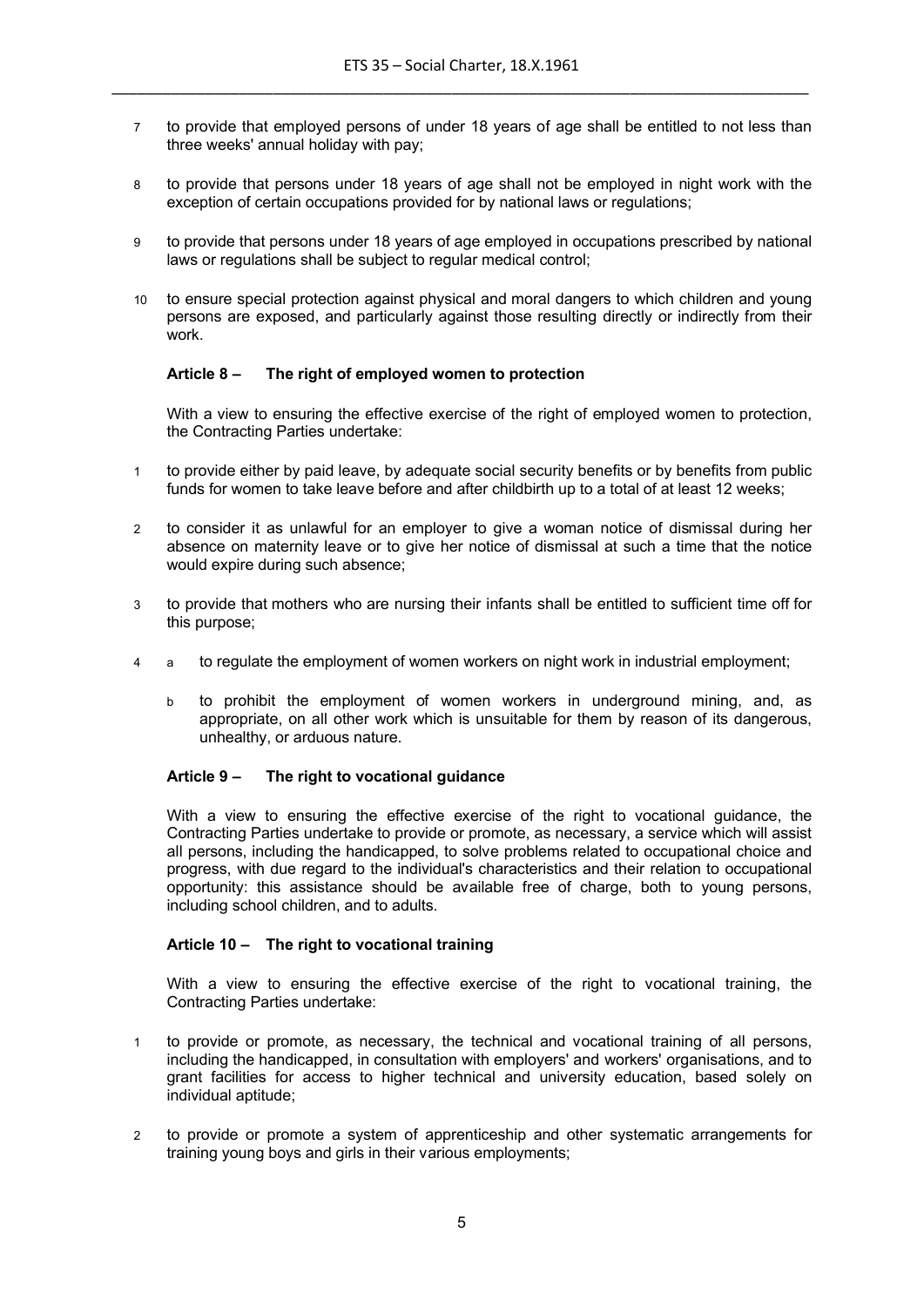- 3 to provide or promote, as necessary:
	- a adequate and readily available training facilities for adult workers;
	- b special facilities for the re training of adult workers needed as a result of technological development or new trends in employment;
- 4 to encourage the full utilisation of the facilities provided by appropriate measures such as:
	- a reducing or abolishing any fees or charges;
	- b granting financial assistance in appropriate cases;
	- c including in the normal working hours time spent on supplementary training taken by the worker, at the request of his employer, during employment;
	- d ensuring, through adequate supervision, in consultation with the employers' and workers' organisations, the efficiency of apprenticeship and other training arrangements for young workers, and the adequate protection of young workers generally.

#### **Article 11 – The right to protection of health**

With a view to ensuring the effective exercise of the right to protection of health, the Contracting Parties undertake, either directly or in co operation with public or private organisations, to take appropriate measures designed inter alia:

- 1 to remove as far as possible the causes of ill health;
- 2 to provide advisory and educational facilities for the promotion of health and the encouragement of individual responsibility in matters of health;
- 3 to prevent as far as possible epidemic, endemic and other diseases.

#### **Article 12 – The right to social security**

With a view to ensuring the effective exercise of the right to social security, the Contracting Parties undertake:

- 1 to establish or maintain a system of social security;
- 2 to maintain the social security system at a satisfactory level at least equal to that required for ratification of International Labour Convention (No. 102) Concerning Minimum Standards of Social Security;
- 3 to endeavour to raise progressively the system of social security to a higher level;
- 4 to take steps, by the conclusion of appropriate bilateral and multilateral agreements, or by other means, and subject to the conditions laid down in such agreements, in order to ensure:
	- a equal treatment with their own nationals of the nationals of other Contracting Parties in respect of social security rights, including the retention of benefits arising out of social security legislation, whatever movements the persons protected may undertake between the territories of the Contracting Parties;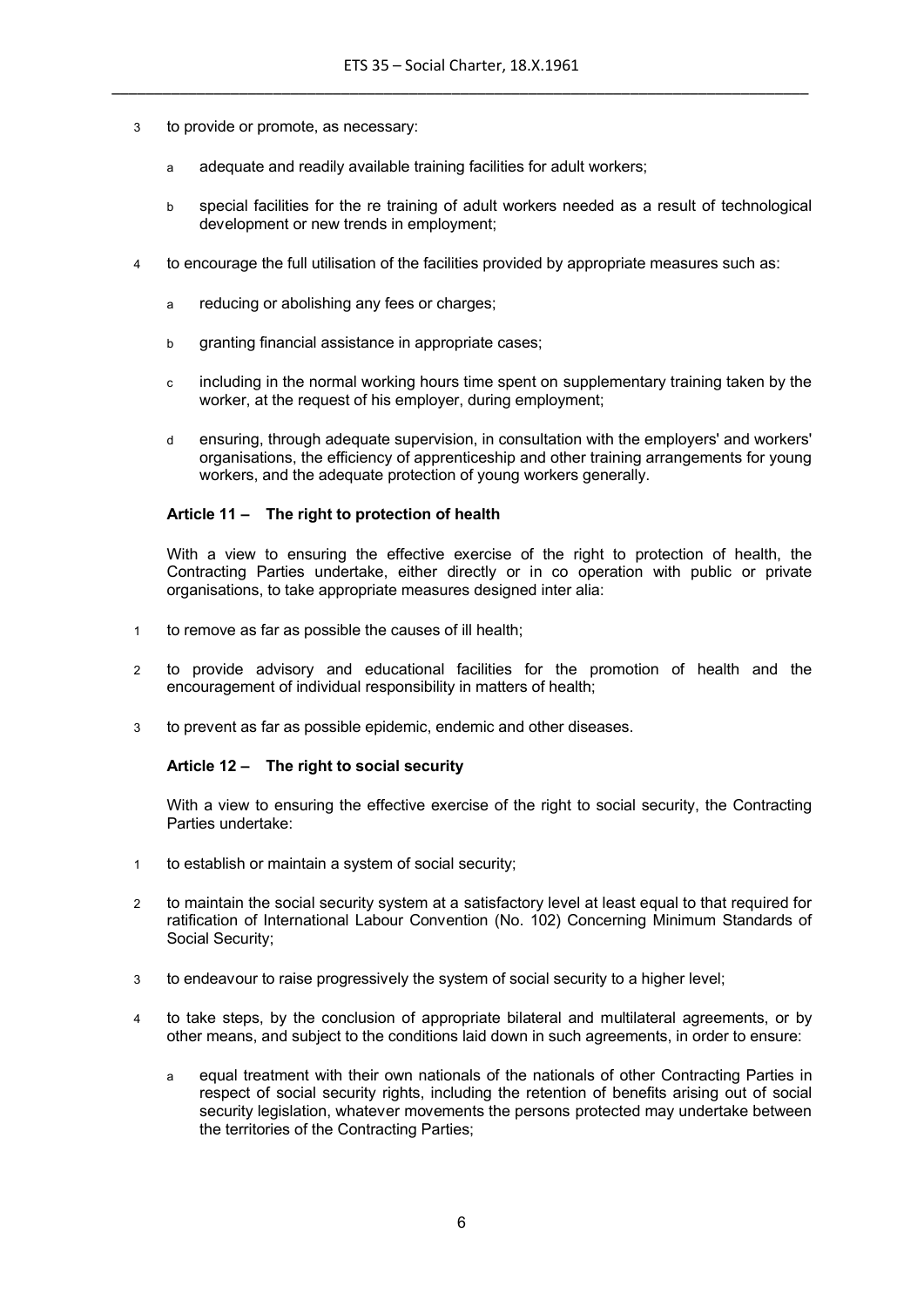b the granting, maintenance and resumption of social security rights by such means as the accumulation of insurance or employment periods completed under the legislation of each of the Contracting Parties.

## **Article 13 – The right to social and medical assistance**

With a view to ensuring the effective exercise of the right to social and medical assistance, the Contracting Parties undertake:

- 1 to ensure that any person who is without adequate resources and who is unable to secure such resources either by his own efforts or from other sources, in particular by benefits under a social security scheme, be granted adequate assistance, and, in case of sickness, the care necessitated by his condition;
- 2 to ensure that persons receiving such assistance shall not, for that reason, suffer from a diminution of their political or social rights;
- 3 to provide that everyone may receive by appropriate public or private services such advice and personal help as may be required to prevent, to remove, or to alleviate personal or family want;
- 4 to apply the provisions referred to in paragraphs 1, 2 and 3 of this article on an equal footing with their nationals to nationals of other Contracting Parties lawfully within their territories, in accordance with their obligations under the European Convention on Social and Medical Assistance, signed at Paris on 11th December 1953.

## **Article 14 – The right to benefit from social welfare services**

With a view to ensuring the effective exercise of the right to benefit from social welfare services, the Contracting Parties undertake:

- 1 to promote or provide services which, by using methods of social work, would contribute to the welfare and development of both individuals and groups in the community, and to their adjustment to the social environment;
- 2 to encourage the participation of individuals and voluntary or other organisations in the establishment and maintenance of such services.

## **Article 15 – The right of physically or mentally disabled persons to vocational training, rehabilitation and social resettlement**

With a view to ensuring the effective exercise of the right of the physically or mentally disabled to vocational training, rehabilitation and resettlement, the Contracting Parties undertake:

- 1 to take adequate measures for the provision of training facilities, including, where necessary, specialised institutions, public or private;
- 2 to take adequate measures for the placing of disabled persons in employment, such as specialised placing services, facilities for sheltered employment and measures to encourage employers to admit disabled persons to employment.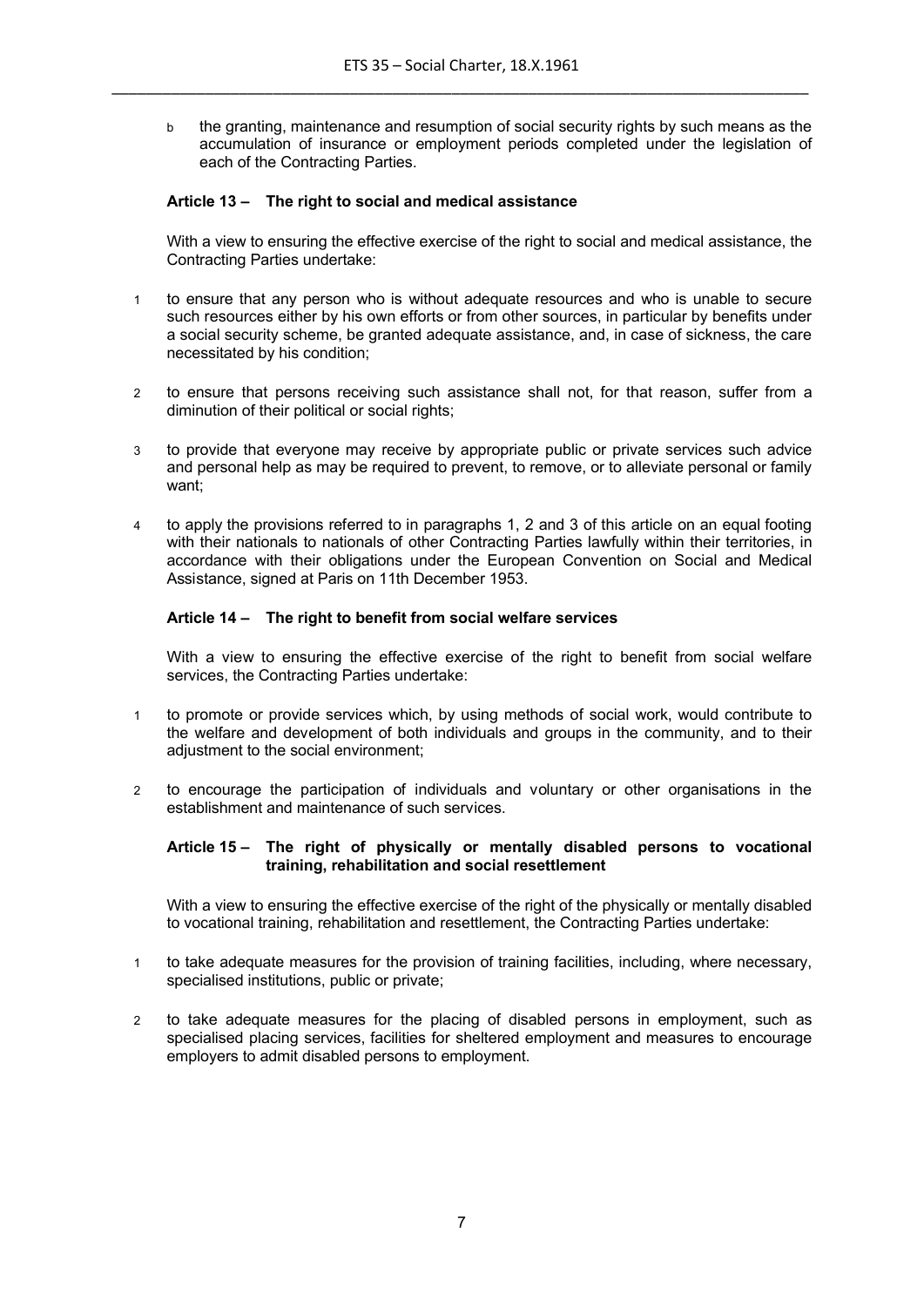## **Article 16 – The right of the family to social, legal and economic protection**

With a view to ensuring the necessary conditions for the full development of the family, which is a fundamental unit of society, the Contracting Parties undertake to promote the economic, legal and social protection of family life by such means as social and family benefits, fiscal arrangements, provision of family housing, benefits for the newly married, and other appropriate means.

## **Article 17 – The right of mothers and children to social and economic protection**

With a view to ensuring the effective exercise of the right of mothers and children to social and economic protection, the Contracting Parties will take all appropriate and necessary measures to that end, including the establishment or maintenance of appropriate institutions or services.

## **Article 18 – The right to engage in a gainful occupation in the territory of other Contracting Parties**

With a view to ensuring the effective exercise of the right to engage in a gainful occupation in the territory of any other Contracting Party, the Contracting Parties undertake:

- 1 to apply existing regulations in a spirit of liberality;
- 2 to simplify existing formalities and to reduce or abolish chancery dues and other charges payable by foreign workers or their employers;
- 3 to liberalise, individually or collectively, regulations governing the employment of foreign workers;

and recognise:

4 the right of their nationals to leave the country to engage in a gainful occupation in the territories of the other Contracting Parties.

## **Article 19 – The right of migrant workers and their families to protection and assistance**

With a view to ensuring the effective exercise of the right of migrant workers and their families to protection and assistance in the territory of any other Contracting Party, the Contracting Parties undertake:

- 1 to maintain or to satisfy themselves that there are maintained adequate and free services to assist such workers, particularly in obtaining accurate information, and to take all appropriate steps, so far as national laws and regulations permit, against misleading propaganda relating to emigration and immigration;
- 2 to adopt appropriate measures within their own jurisdiction to facilitate the departure, journey and reception of such workers and their families, and to provide, within their own jurisdiction, appropriate services for health, medical attention and good hygienic conditions during the journey;
- 3 to promote co operation, as appropriate, between social services, public and private, in emigration and immigration countries;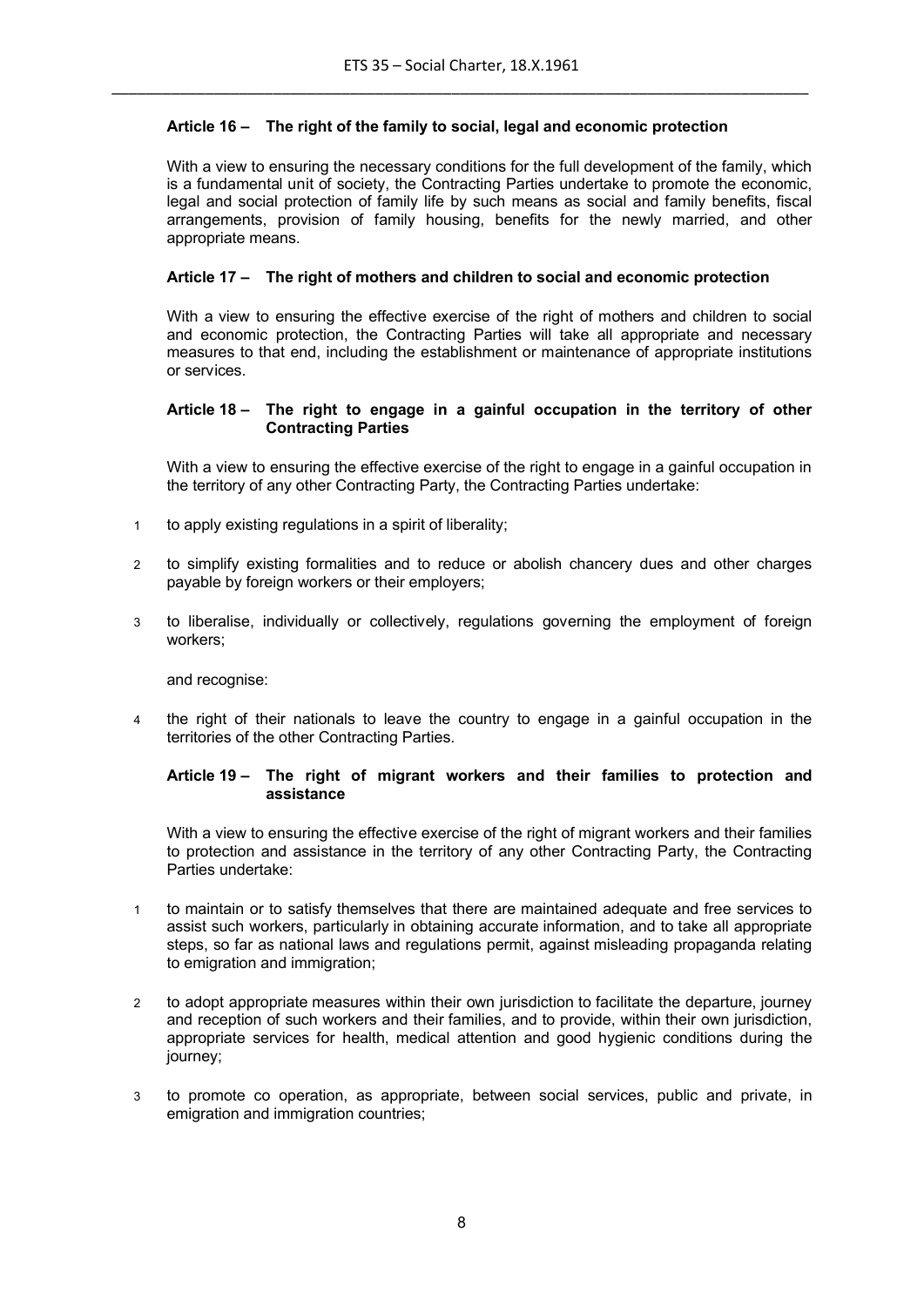- 4 to secure for such workers lawfully within their territories, insofar as such matters are regulated by law or regulations or are subject to the control of administrative authorities, treatment not less favourable than that of their own nationals in respect of the following matters:
	- a remuneration and other employment and working conditions;
	- b membership of trade unions and enjoyment of the benefits of collective bargaining;
	- c accommodation;
- 5 to secure for such workers lawfully within their territories treatment not less favourable than that of their own nationals with regard to employment taxes, dues or contributions payable in respect of employed persons;
- 6 to facilitate as far as possible the reunion of the family of a foreign worker permitted to establish himself in the territory;
- 7 to secure for such workers lawfully within their territories treatment not less favourable than that of their own nationals in respect of legal proceedings relating to matters referred to in this article;
- 8 to secure that such workers lawfully residing within their territories are not expelled unless they endanger national security or offend against public interest or morality;
- 9 to permit, within legal limits, the transfer of such parts of the earnings and savings of such workers as they may desire;
- 10 to extend the protection and assistance provided for in this article to self employed migrants insofar as such measures apply.

## **Part III**

## **Article 20 – Undertakings**

- 1 Each of the Contracting Parties undertakes:
	- a to consider Part I of this Charter as a declaration of the aims which it will pursue by all appropriate means, as stated in the introductory paragraph of that part;
	- b to consider itself bound by at least five of the following articles of Part II of this Charter: Articles 1, 5, 6, 12, 13, 16 and 19;
	- c in addition to the articles selected by it in accordance with the preceding sub paragraph, to consider itself bound by such a number of articles or numbered paragraphs of Part II of the Charter as it may select, provided that the total number of articles or numbered paragraphs by which it is bound is not less than 10 articles or 45 numbered paragraphs.
- 2 The articles or paragraphs selected in accordance with sub paragraphs b and c of paragraph 1 of this article shall be notified to the Secretary General of the Council of Europe at the time when the instrument of ratification or approval of the Contracting Party concerned is deposited.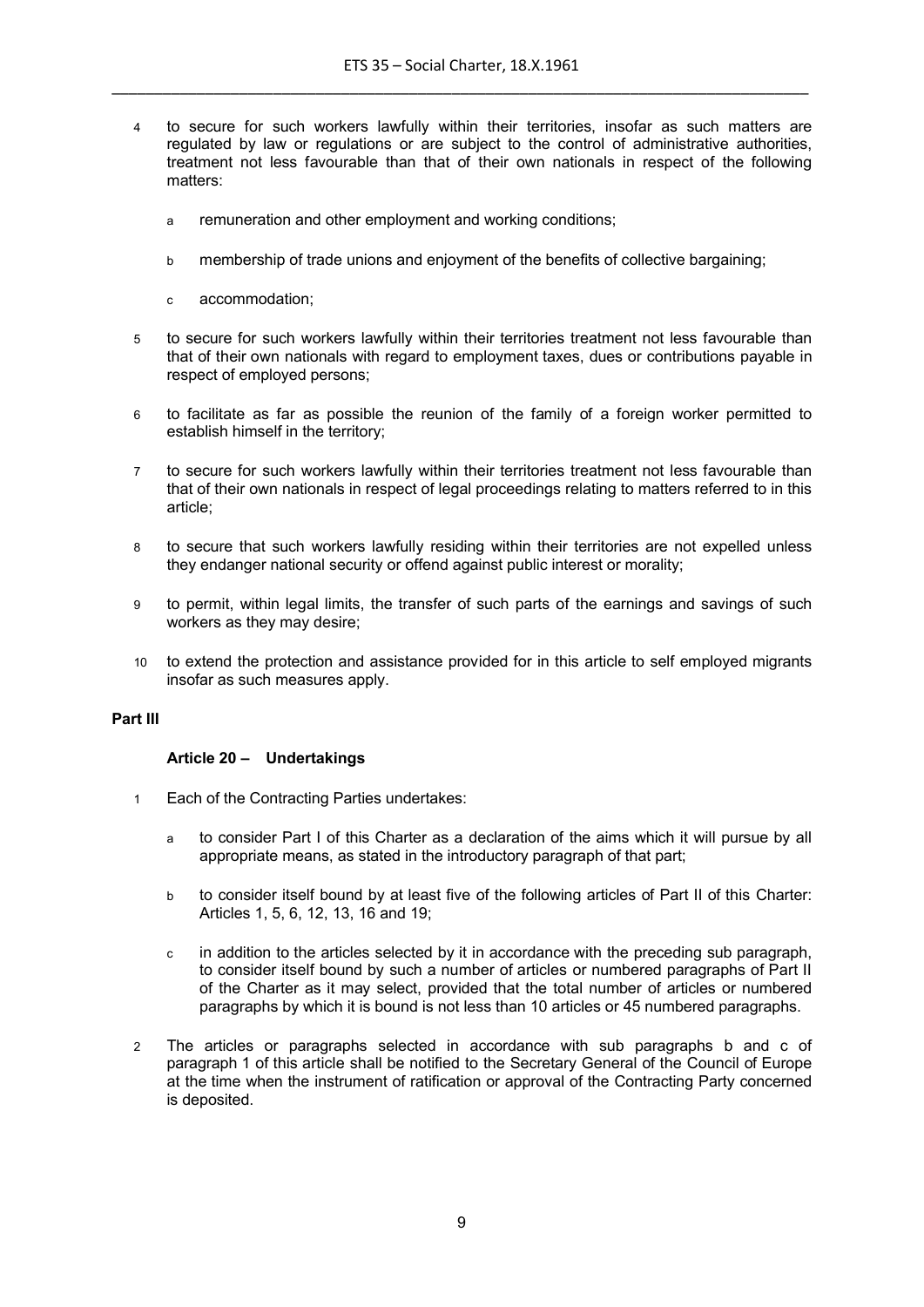- 3 Any Contracting Party may, at a later date, declare by notification to the Secretary General that it considers itself bound by any articles or any numbered paragraphs of Part II of the Charter which it has not already accepted under the terms of paragraph 1 of this article. Such undertakings subsequently given shall be deemed to be an integral part of the ratification or approval, and shall have the same effect as from the thirtieth day after the date of the notification.
- 4 The Secretary General shall communicate to all the signatory governments and to the Director General of the International Labour Office any notification which he shall have received pursuant to this part of the Charter.
- 5 Each Contracting Party shall maintain a system of labour inspection appropriate to national conditions.

## **Part IV**

## **Article 21 – Reports concerning accepted provisions**

The Contracting Parties shall send to the Secretary General of the Council of Europe a report at two yearly intervals, in a form to be determined by the Committee of Ministers, concerning the application of such provisions of Part II of the Charter as they have accepted.

#### **Article 22 – Reports concerning provisions which are not accepted**

The Contracting Parties shall send to the Secretary General, at appropriate intervals as requested by the Committee of Ministers, reports relating to the provisions of Part II of the Charter which they did not accept at the time of their ratification or approval or in a subsequent notification. The Committee of Ministers shall determine from time to time in respect of which provisions such reports shall be requested and the form of the reports to be provided.

#### **Article 23 – Communication of copies**

- 1 Each Contracting Party shall communicate copies of its reports referred to in Articles 21 and 22 to such of its national organisations as are members of the international organisations of employers and trade unions to be invited under Article 27, paragraph 2, to be represented at meetings of the Sub committee of the Governmental Social Committee.
- 2 The Contracting Parties shall forward to the Secretary General any comments on the aid reports received from these national organisations, if so requested by them.

## **Article 24 – Examination of the reports**

The reports sent to the Secretary General in accordance with Articles 21 and 22 shall be examined by a Committee of Experts, who shall have also before them any comments forwarded to the Secretary General in accordance with paragraph 2 of Article 23.

## **Article 25 – Committee of Experts**

- 1 The Committee of Experts shall consist of not more than seven members appointed by the Committee of Ministers from a list of independent experts of the highest integrity and of recognised competence in international social questions, nominated by the Contracting Parties.
- 2 The members of the committee shall be appointed for a period of six years. They may be reappointed. However, of the members first appointed, the terms of office of two members shall expire at the end of four years.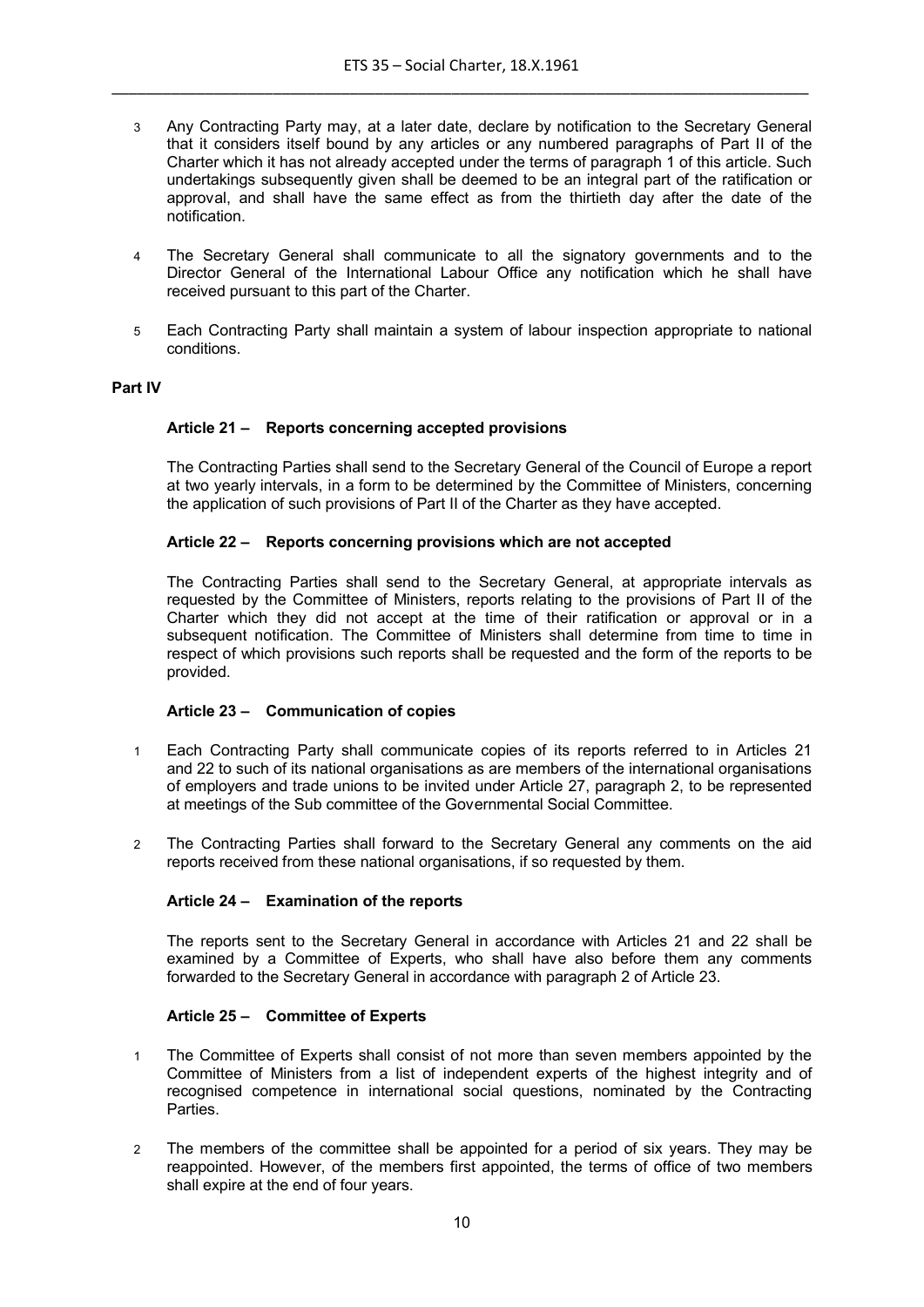- 3 The members whose terms of office are to expire at the end of the initial period of four years shall be chosen by lot by the Committee of Ministers immediately after the first appointment has been made.
- 4 A member of the Committee of Experts appointed to replace a member whose term of office has not expired shall hold office for the remainder of his predecessor's term.

# **Article 26 – Participation of the International Labour Organisation**

The International Labour Organisation shall be invited to nominate a representative to participate in a consultative capacity in the deliberations of the Committee of Experts.

# **Article 27 – Sub-committee of the Governmental Social Committee**

- 1 The reports of the Contracting Parties and the conclusions of the Committee of Experts shall be submitted for examination to a sub committee of the Governmental Social Committee of the Council of Europe.
- 2 The sub committee shall be composed of one representative of each of the Contracting Parties. It shall invite no more than two international organisations of employers and no more than two international trade union organisations as it may designate to be represented as observers in a consultative capacity at its meetings. Moreover, it may consult no more than two representatives of international non governmental organisations having consultative status with the Council of Europe, in respect of questions with which the organisations are particularly qualified to deal, such as social welfare, and the economic and social protection of the family.
- 3 The sub committee shall present to the Committee of Ministers a report containing its conclusions and append the report of the Committee of Experts.

## **Article 28 – Consultative Assembly**

The Secretary General of the Council of Europe shall transmit to the Consultative Assembly the conclusions of the Committee of Experts. The Consultative Assembly shall communicate its views on these conclusions to the Committee of Ministers.

## **Article 29 – Committee of Ministers**

By a majority of two thirds of the members entitled to sit on the Committee, the Committee of Ministers may, on the basis of the report of the sub committee, and after consultation with the Consultative Assembly, make to each Contracting Party any necessary recommendations.

## **Part V**

## **Article 30 – Derogations in time of war or public emergency**

- 1 In time of war or other public emergency threatening the life of the nation any Contracting Party may take measures derogating from its obligations under this Charter to the extent strictly required by the exigencies of the situation, provided that such measures are not inconsistent with its other obligations under international law.
- 2 Any Contracting Party which has availed itself of this right of derogation shall, within a reasonable lapse of time, keep the Secretary General of the Council of Europe fully informed of the measures taken and of the reasons therefor. It shall likewise inform the Secretary General when such measures have ceased to operate and the provisions of the Charter which it has accepted are again being fully executed.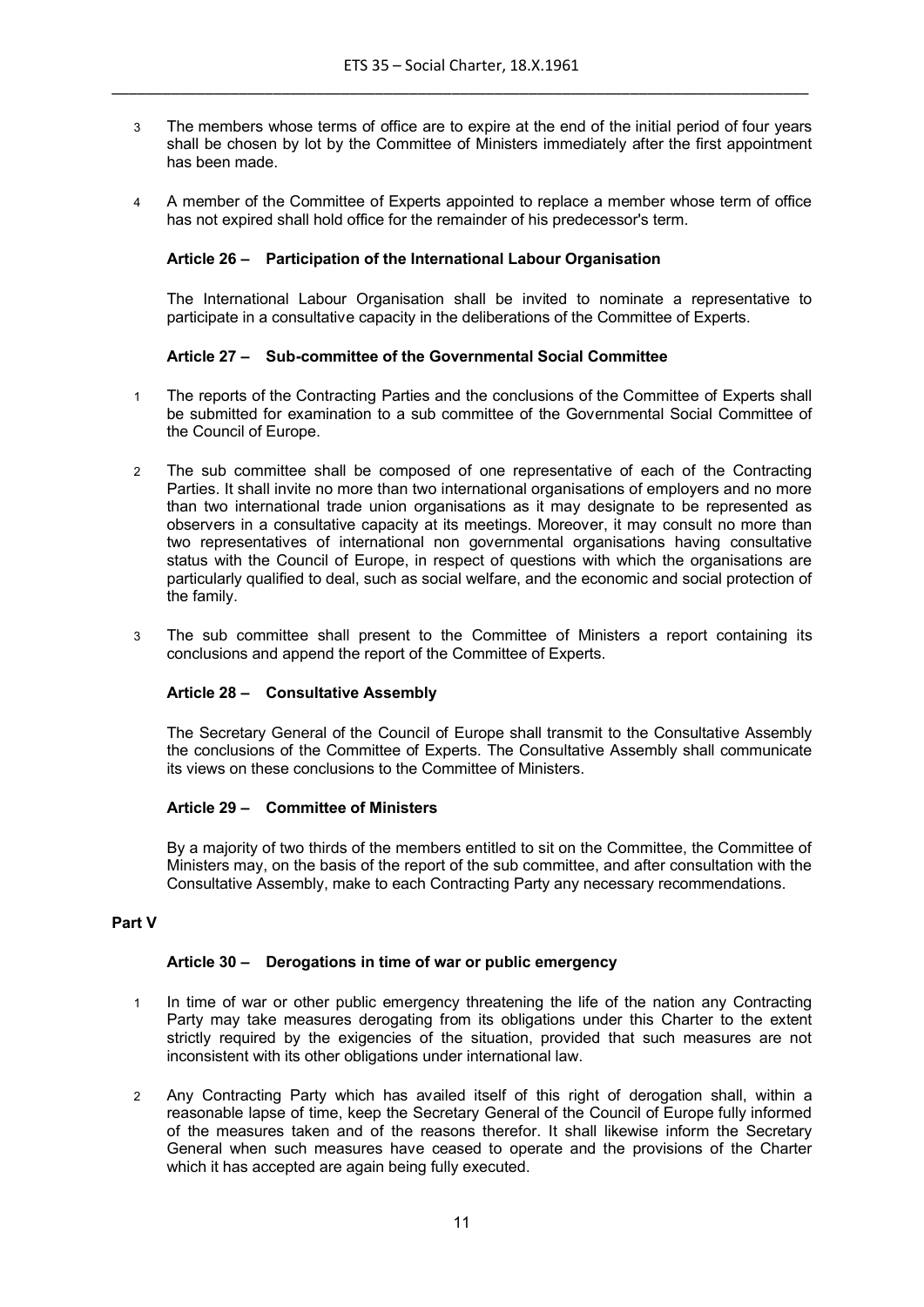3 The Secretary General shall in turn inform other Contracting Parties and the Director General of the International Labour Office of all communications received in accordance with paragraph 2 of this article.

## **Article 31 – Restrictions**

- 1 The rights and principles set forth in Part I when effectively realised, and their effective exercise as provided for in Part II, shall not be subject to any restrictions or limitations not specified in those parts, except such as are prescribed by law and are necessary in a democratic society for the protection of the rights and freedoms of others or for the protection of public interest, national security, public health, or morals.
- 2 The restrictions permitted under this Charter to the rights and obligations set forth herein shall not be applied for any purpose other than that for which they have been prescribed.

## **Article 32 – Relations between the Charter and domestic law or international agreements**

The provisions of this Charter shall not prejudice the provisions of domestic law or of any bilateral or multilateral treaties, conventions or agreements which are already in force, or may come into force, under which more favourable treatment would be accorded to the persons protected.

## **Article 33 – Implementation by collective agreements**

- 1 In member States where the provisions of paragraphs 1, 2, 3, 4 and 5 of Article 2, paragraphs 4, 6 and 7 of Article 7 and paragraphs 1, 2, 3 and 4 of Article 10 of Part II of this Charter are matters normally left to agreements between employers or employers' organisations and workers' organisations, or are normally carried out otherwise than by law, the undertakings of those paragraphs may be given and compliance with them shall be treated as effective if their provisions are applied through such agreements or other means to the great majority of the workers concerned.
- 2 In member States where these provisions are normally the subject of legislation, the undertakings concerned may likewise be given, and compliance with them shall be regarded as effective if the provisions are applied by law to the great majority of the workers concerned.

## **Article 34 – Territorial application**

- 1 This Charter shall apply to the metropolitan territory of each Contracting Party. Each signatory government may, at the time of signature or of the deposit of its instrument of ratification or approval, specify, by declaration addressed to the Secretary General of the Council of Europe, the territory which shall be considered to be its metropolitan territory for this purpose.
- 2 Any Contracting Party may, at the time of ratification or approval of this Charter or at any time thereafter, declare by notification addressed to the Secretary General of the Council of Europe, that the Charter shall extend in whole or in part to a non metropolitan territory or territories specified in the said declaration for whose international relations it is responsible or for which it assumes international responsibility. It shall specify in the declaration the articles or paragraphs of Part II of the Charter which it accepts as binding in respect of the territories named in the declaration.
- 3 The Charter shall extend to the territory or territories named in the aforesaid declaration as from the thirtieth day after the date on which the Secretary General shall have received notification of such declaration.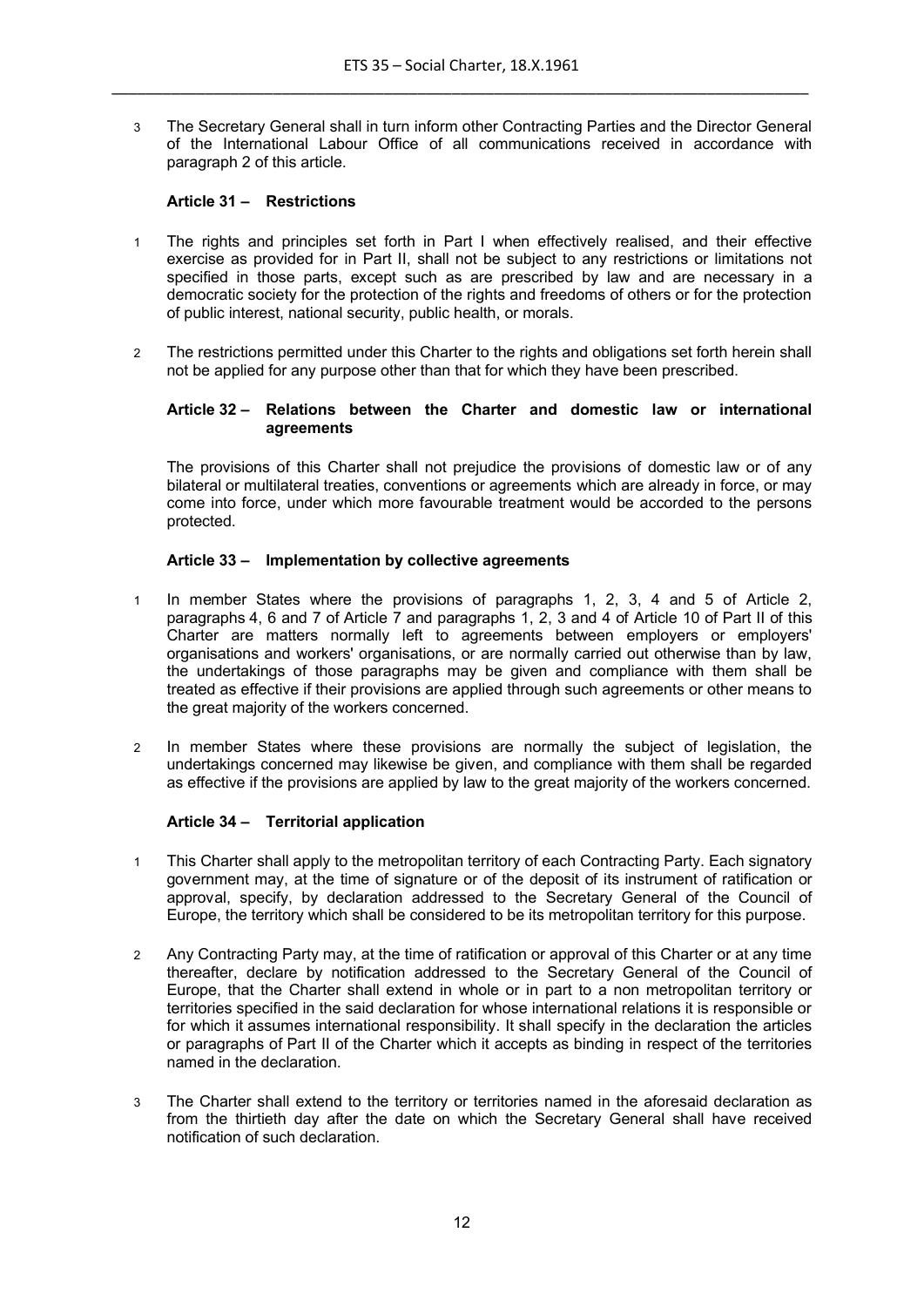- 4 Any Contracting Party may declare at a later date, by notification addressed to the Secretary General of the Council of Europe, that, in respect of one or more of the territories to which the Charter has been extended in accordance with paragraph 2 of this article, it accepts as binding any articles or any numbered paragraphs which it has not already accepted in respect of that territory or territories. Such undertakings subsequently given shall be deemed to be an integral part of the original declaration in respect of the territory concerned, and shall have the same effect as from the thirtieth day after the date of the notification.
- 5 The Secretary General shall communicate to the other signatory governments and to the Director General of the International Labour Office any notification transmitted to him in accordance with this article.

# **Article 35 – Signature, ratification and entry into force**

- 1 This Charter shall be open for signature by the members of the Council of Europe. It shall be ratified or approved. Instruments of ratification or approval shall be deposited with the Secretary General of the Council of Europe.
- 2 This Charter shall come into force as from the thirtieth day after the date of deposit of the fifth instrument of ratification or approval.
- 3 In respect of any signatory government ratifying subsequently, the Charter shall come into force as from the thirtieth day after the date of deposit of its instrument of ratification or approval.
- 4 The Secretary General shall notify all the members of the Council of Europe and the irector General of the International Labour Office of the entry into force of the Charter, the names of the Contracting Parties which have ratified or approved it and the subsequent deposit of any instruments of ratification or approval.

## **Article 36 – Amendments**

Any member of the Council of Europe may propose amendments to this Charter in a communication addressed to the Secretary General of the Council of Europe. The Secretary General shall transmit to the other members of the Council of Europe any amendments so proposed, which shall then be considered by the Committee of Ministers and submitted to the Consultative Assembly for opinion. Any amendments approved by the Committee of Ministers shall enter into force as from the thirtieth day after all the Contracting Parties have informed the Secretary General of their acceptance. The Secretary General shall notify all the members of the Council of Europe and the Director General of the International Labour Office of the entry into force of such amendments.

## **Article 37 – Denunciation**

1 Any Contracting Party may denounce this Charter only at the end of a period of five years from the date on which the Charter entered into force for it, or at the end of any successive period of two years, and, in each case, after giving six months notice to the Secretary General of the Council of Europe who shall inform the other Parties and the Director General of the International Labour Office accordingly. Such denunciation shall not affect the validity of the Charter in respect of the other Contracting Parties provided that at all times there are not less than five such Contracting Parties.